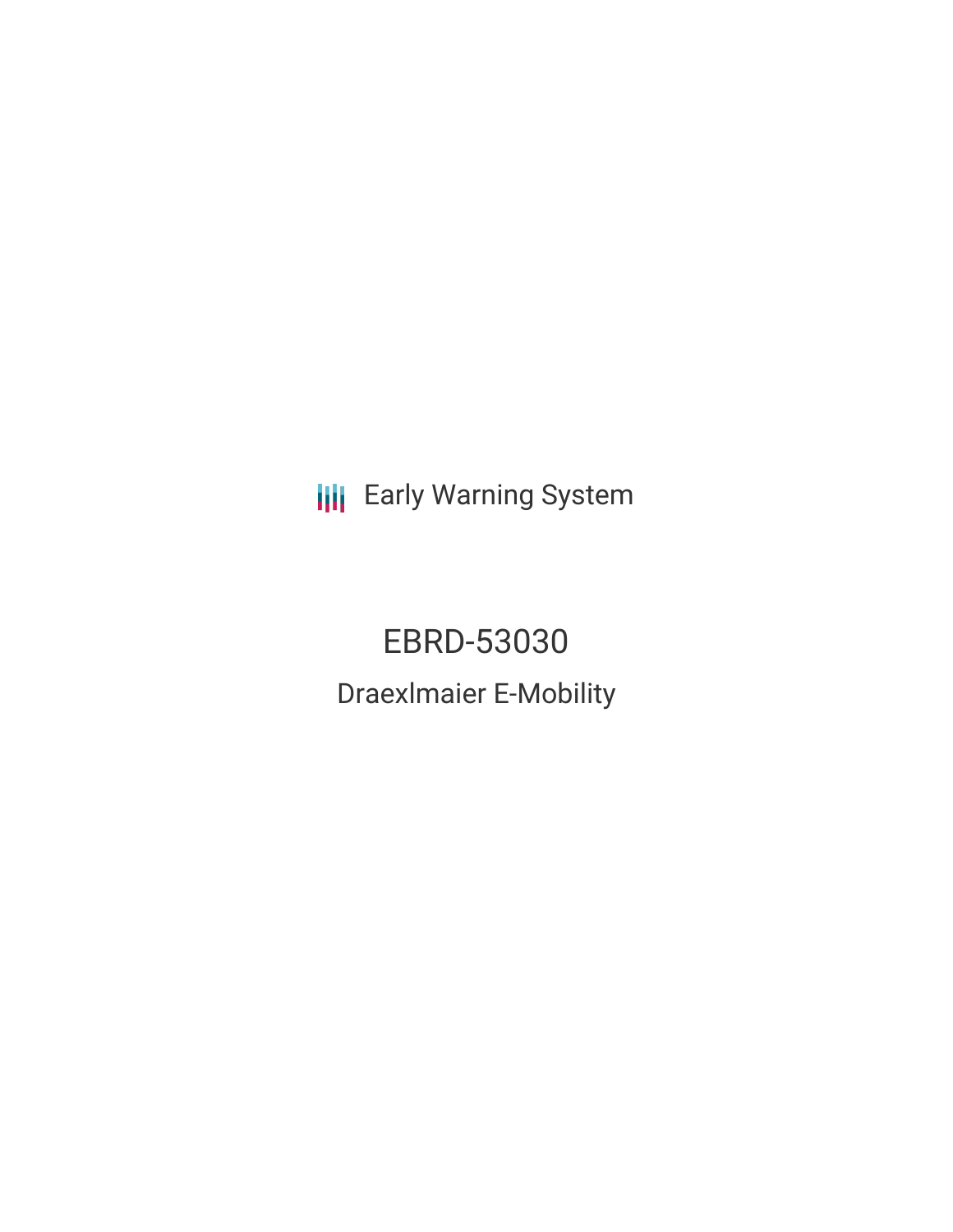

## **Quick Facts**

| <b>Countries</b>               | Macedonia, Moldova, Romania                             |  |  |  |  |
|--------------------------------|---------------------------------------------------------|--|--|--|--|
| <b>Financial Institutions</b>  | European Bank for Reconstruction and Development (EBRD) |  |  |  |  |
| <b>Status</b>                  | Approved                                                |  |  |  |  |
| <b>Bank Risk Rating</b>        | С                                                       |  |  |  |  |
| <b>Voting Date</b>             | 2021-07-02                                              |  |  |  |  |
| <b>Borrower</b>                | Fritz DraexImaier GmbH & Co. KG                         |  |  |  |  |
| <b>Sectors</b>                 | Industry and Trade                                      |  |  |  |  |
| <b>Investment Type(s)</b>      | Loan                                                    |  |  |  |  |
| <b>Investment Amount (USD)</b> | $$27.74$ million                                        |  |  |  |  |
| <b>Project Cost (USD)</b>      | $$388.43$ million                                       |  |  |  |  |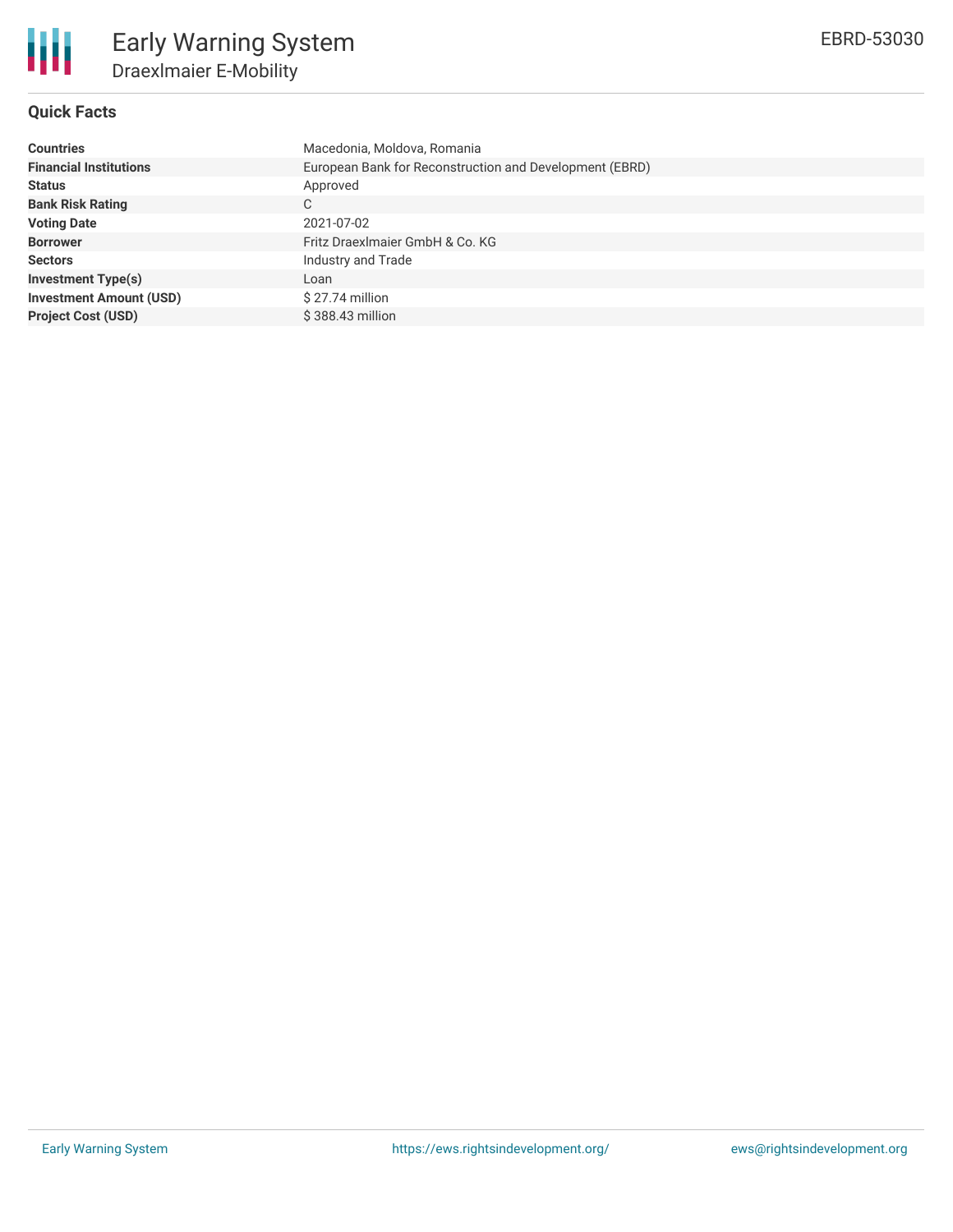

# **Project Description**

According to the bank website, the project consists in a participation of EUR 25 million in the up to 10-year tranches of a EUR 350 million ESG-linked Schuldschein issuance by Fritz Draexlmaier GmbH & Co. KG, a German mittelstand company operating in the automotive sector with strong presence in the EBRD's countries of operations. The Bank's financing will go towards emobility linked (GET) investments in Romania, Moldova and North Macedonia. This is in addition to supporting the ESG goals of the issuance which are supported by all investors and which are expressed as sustainability KPIs monitored at group level.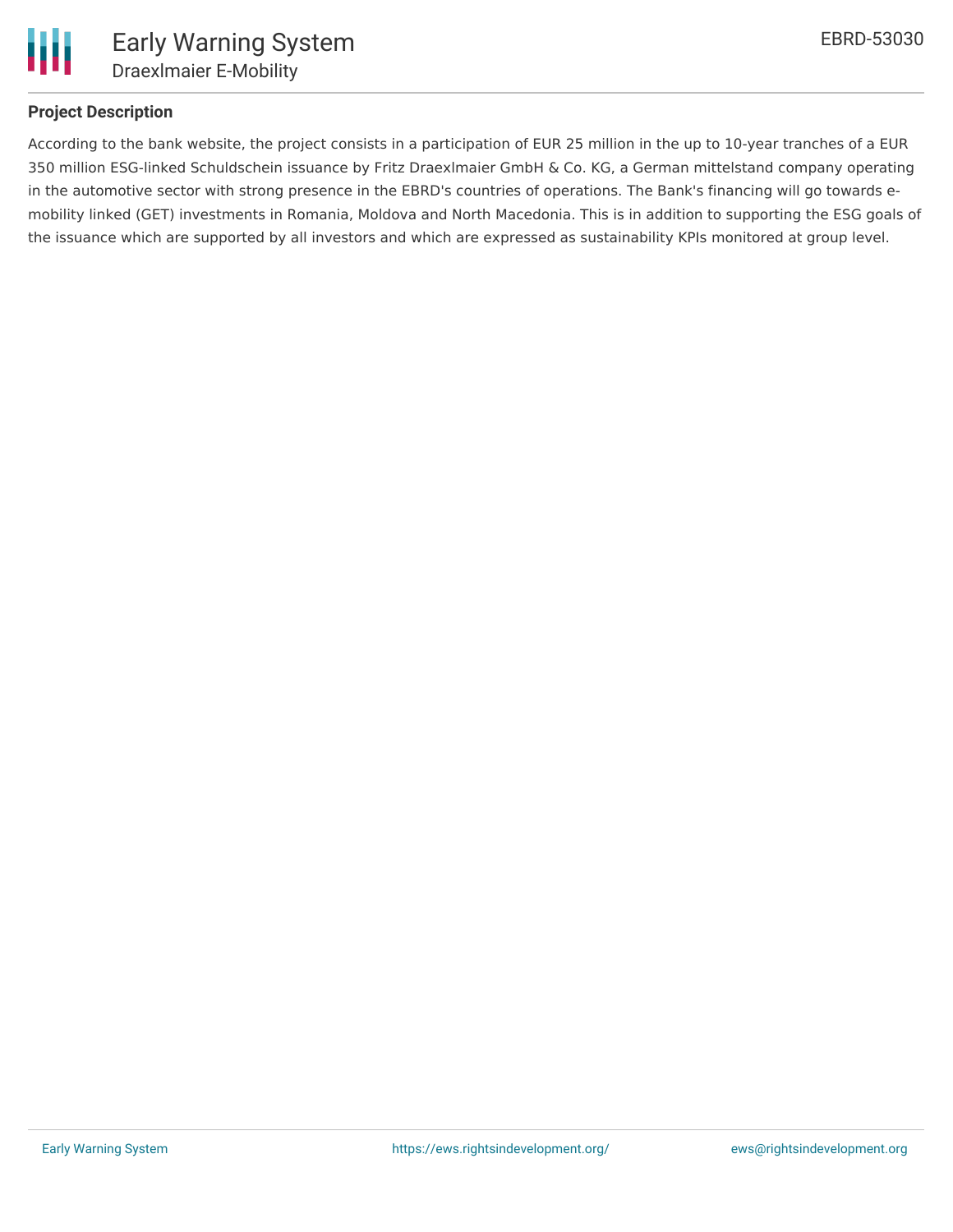

## **Investment Description**

European Bank for Reconstruction and Development (EBRD)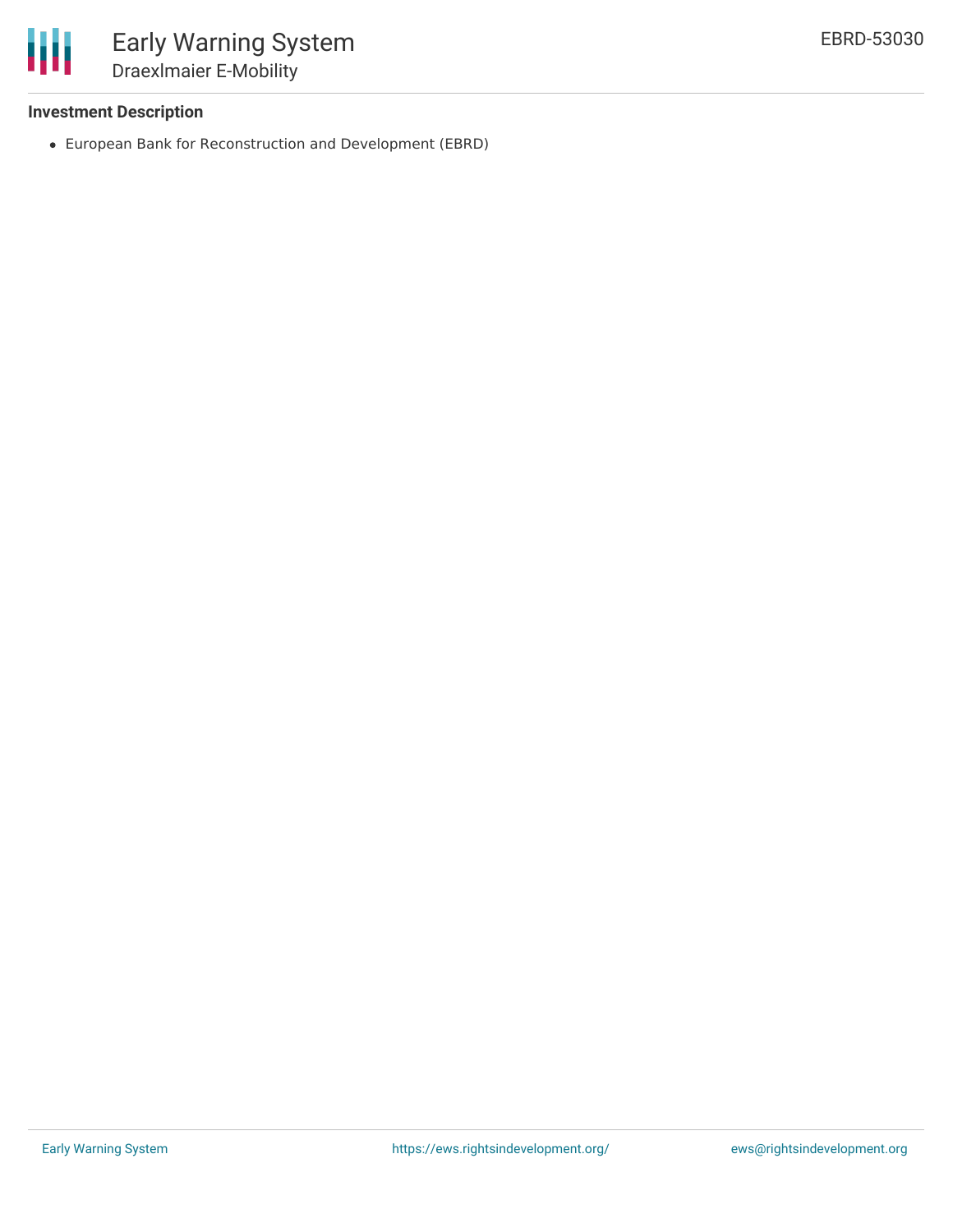

| <b>Private Actor 1</b> | <b>Private Actor</b><br>Role | <b>Private Actor</b><br><b>Sector</b> | <b>Relation</b>          | <b>Private Actor 2</b> | <b>Private Actor</b><br>2 Role | <b>Private Actor</b><br>2 Sector |
|------------------------|------------------------------|---------------------------------------|--------------------------|------------------------|--------------------------------|----------------------------------|
| . .                    | . .                          | $\overline{\phantom{0}}$              | $\overline{\phantom{a}}$ | DraxImaier Group       | Parent Company                 | $\overline{\phantom{a}}$         |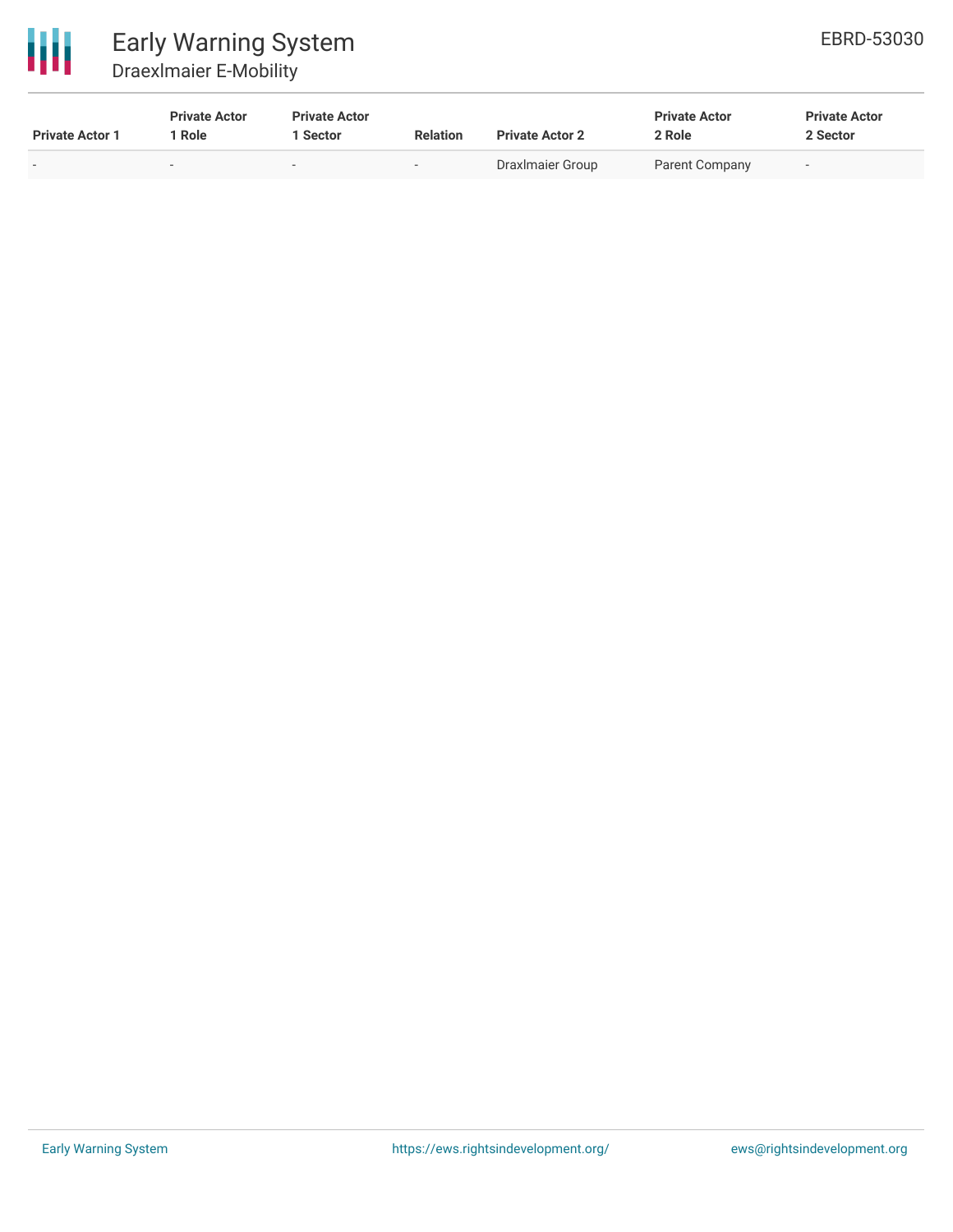

### **Contact Information**

COMPANY CONTACT INFORMATION

Christian Anzinger, Group Treasurerchristian.anzinger@draexlmaier.com+49 8741 47- 0https://www.draexlmaier.com/en/Fritz Draxlmaier GmbH & Co. KG Landshuter Str. 100 84137 Vilsbiburg GERMANY

ACCESS TO INFORMATION

You can request information by emailing: accessinfo@ebrd.com or by using this electronic form: https://www.ebrd.com/eform/information-request

#### ACCOUNTABILITY MECHANISM OF EBRD

The Project Complaint Mechanism (PCM) is the independent complaint mechanism and fact-finding body for people who have been or are likely to be adversely affected by an European Bank for Reconstruction and Development (EBRD)-financed project. If you submit a complaint to the PCM, it may assess compliance with EBRD's own policies and procedures to prevent harm to the environment or communities or it may assist you in resolving the problem that led to the complaint through a dialogue with those implementing the project. Additionally, the PCM has the authority to recommend a project be suspended in the event that harm is imminent.

You can contact the PCM at: pcm@ebrd.com or you can submit a complaint online using an online form at: http://www.ebrd.com/eform/pcm/complaint\_form?language=en

You can learn more about the PCM and how to file a complaint at: http://www.ebrd.com/work-with-us/project-finance/projectcomplaint-mechanism.html